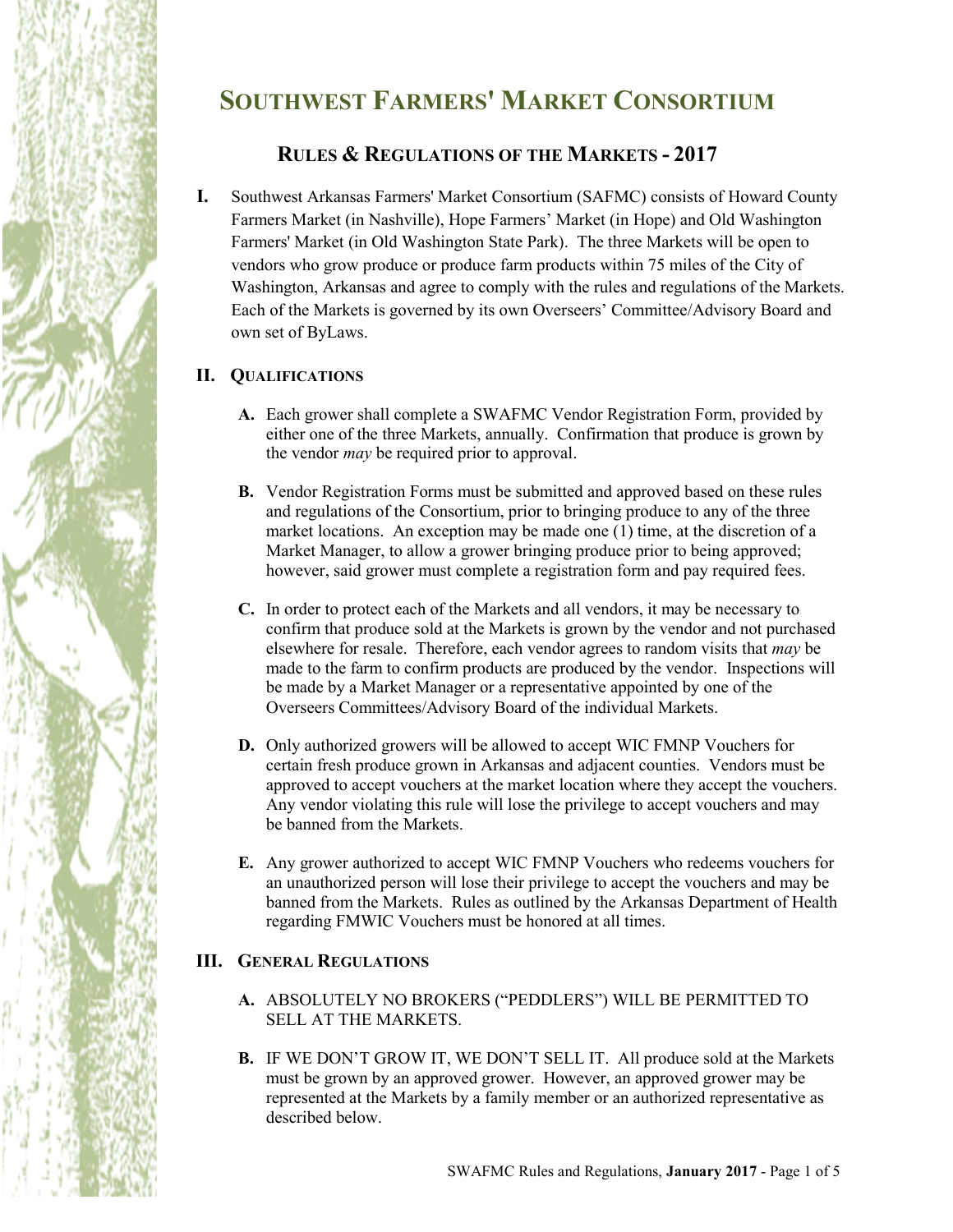

- **C.** Family members will be defined as mother, father, son, daughter, brothers and sisters, grandparents, grandchildren, nieces or nephews. Family members do not have to be "authorized" on the Vendor Registration Form. *The family member is only authorized to sell produce of the registered grower from the location defined in the application* and not from their own farm or any other farm or grower except as defined in the application.
- **D.** A grower may choose to have an **authorized representative/employee** sell for him at the Markets. Anyone other than the grower or family member as described in III.C above must be authorized on the Vendor Registration Form. This authorization may be made at the time of the initial registration or at a later date. *The authorized representative/employee is only authorized to sell produce of the registered grower from the location defined in the application* and not from their own farm or any other farm or grower.
- **E.** The market year will begin January  $1<sup>st</sup>$  and end December  $31<sup>st</sup>$ .
- **F.** Vendors who register during the annual grower meeting and training may participate at all three market locations for the entire season for a single fee of \$75.00, which includes a \$15 registration fee. If the grower is not approved, the entire rent/registration fee will be returned to the grower. At other times, seasonal registration is \$50 for each individual market. The Consortium may elect to accept annual rents at later dates if agreed to by the markets.
- **G.** Beekeepers who are members of Southwest Arkansas Beekeepers who wish to sell *only honey and other bee products from their hives* may register to sell at the Association's stall. Southwest Arkansas Beekeepers Association pays a seasonal fee of \$75 and may use their stall for fund-raising activities and to promote beekeeping and education about bees and as a site for their member beekeepers to sell honey and other bee products. The Association provides a list of their eligible members to SWAFMC. Hives must be within 75 miles of Old Washington Farmers' Market and member beekeepers may only sell bee products (no produce or cottage foods) at Southwest Arkansas Beekeepers Booth.
- **H.** All daily rents will be at the rate of \$5.00 per day plus a \$15 registration fee. The \$15 registration will include vouchers for 3 days' rental which may be used at any of the three Markets on any days as listed below. The days do not have to be consecutive.
- **I.** The Markets will be open as produce is available, May through September, as indicated below. Individual Markets may open earlier than May or later than September based on availability of produce.
	- 1. **Hope Farmers' Market** Tuesdays from 7 am to 11 am or until produce is sold out.
	- 2. **Howard County Farmers' Market** Fridays from 7 am to 11 am or until produce is sold out.
	- 3. **Old Washington Farmers' Market** Saturdays from 8 am to 1 pm or until produce is sold out.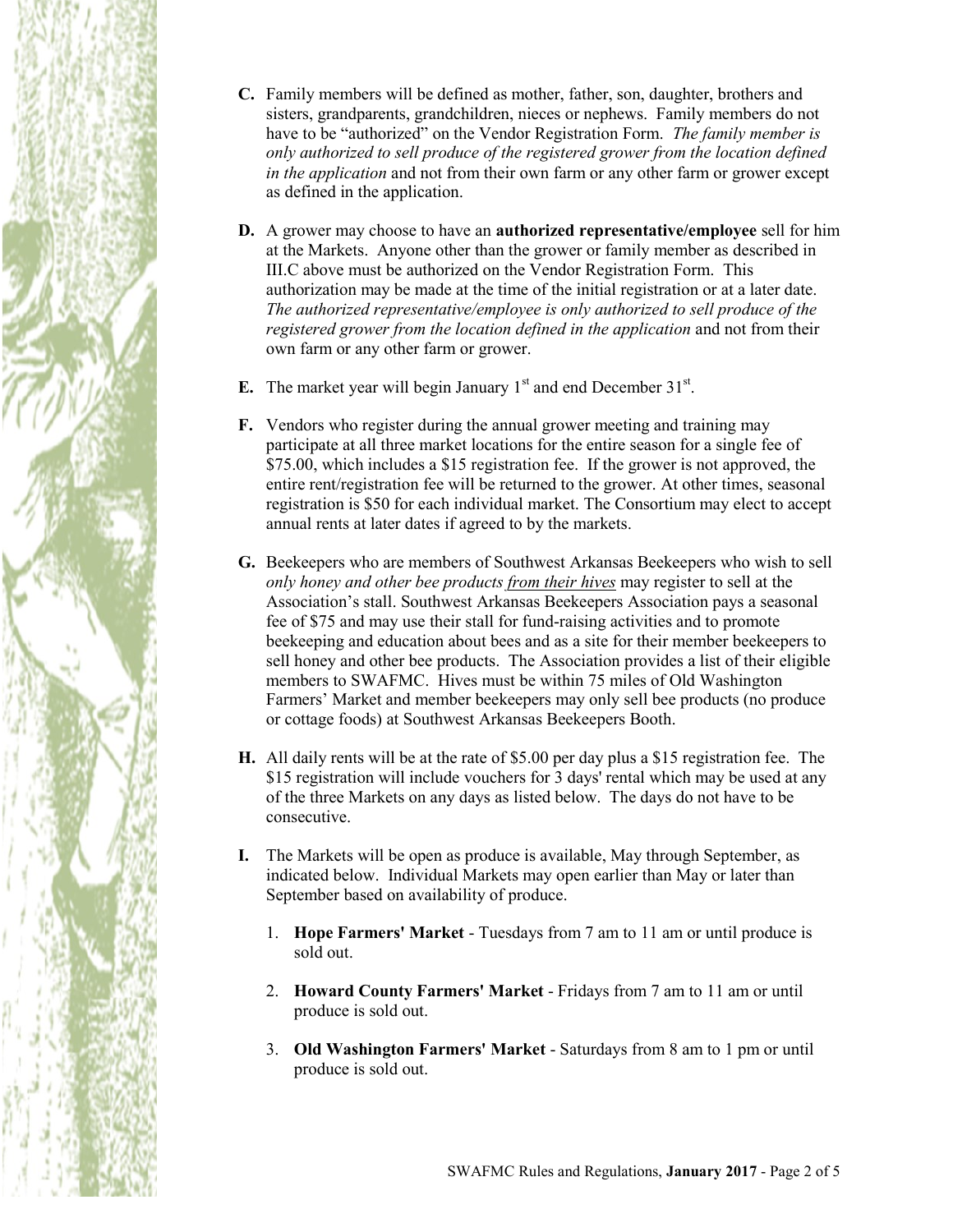*Growers agree to remain at market until the advertised closing time unless they sell out of produce before that time.*

- **J.** Growers will be assigned space at each market by the Market Day Manager. If possible a set space may be assigned for each grower, but spaces may be reassigned if necessary based on market conditions.
- **K.** *Scales used at the Markets are discouraged* and if used will be for estimating purposes only. *Produce may not be not sold by weight (e.g. by the pound).* Any vendor choosing to use a scale at the Markets, whether on their table or in their vehicle **must post a notice that the produce is not for sale by weight and the scale is for estimating purposes only**.
- **L.** The Arkansas Department of Health prohibits the sale of certain home canned products without proper certification and vendors selling at the Markets must have the required certification. However, sale of homemade preserves jams and jellies, bakery products, and candies that are prepared in the grower's home and not potentially hazardous do not require certification and may be sold at the Markets. Growers shall verify with the Market Manager that home-processed items they plan to bring to market do not require certification.

**M.** The following will not be allowed on the premises of the Market except as noted:

- **1.** Smoking not be allowed where produce is sold
- **2.** Disorderly conduct
- **3.** Alcoholic beverages
- **4.** Illegal drugs or other controlled substances
- **5.** Profanity
- **6.** Riding bicycles or motorcycles except on driveways
- **7.** Loud music or other sound generation
- **8.** Animals (with the exception of assist animals) will not be allowed where produce is sold. This is in compliance with Health Department rules.
- **N. Prices for all produce/items sold will be posted by the vendor.**
- **O.** Price fixing in the Markets will not be allowed. Vendors are allowed to set any prices they wish for the sale of their products. No vendor is to bully, criticize or in any way intimidate any other vendor for their prices. Violation of this rule may result in immediate suspension of a vendor from the Markets.

# **IV. MARKETING/IMAGE**

- **A.** Any approved grower may take out ads utilizing the logos of the individual Markets and of the consortium to advertise their product. The only stipulation is that the logo will be smaller so it is clear that the market is not advertising or endorsing any single grower.
- **B.** Growers will be responsible, and expected to satisfy any customer complaints regarding their products by either replacement or refund.
- **C. All produce is to be clean** and displayed in an attractive, inviting manner.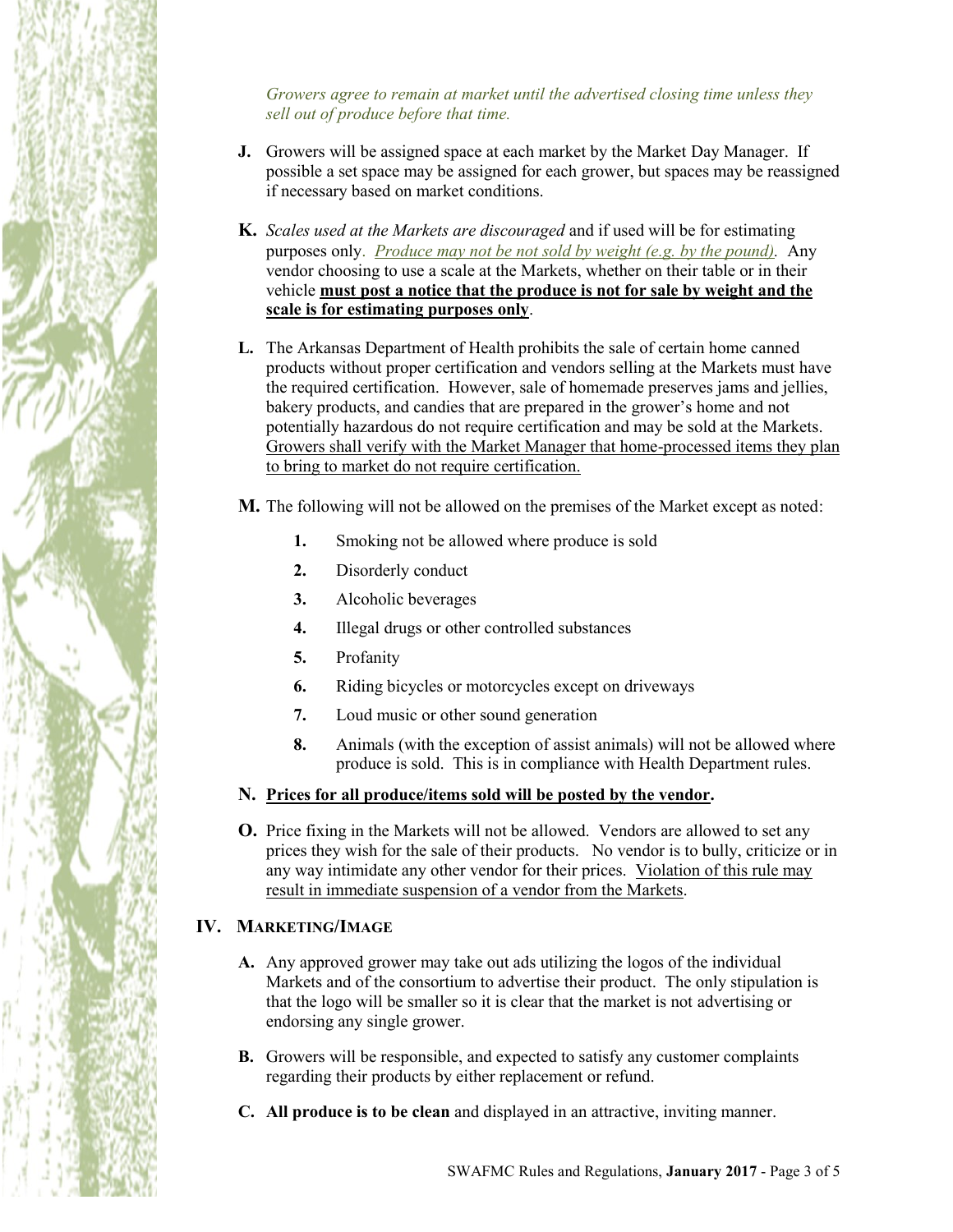- **D.** Each grower will be responsible for maintaining a clean booth and will leave their site clean on departure each day.
- **E.** No produce or trash shall be left on the premises.

#### **V. MANAGEMENT**

- **A.** The Overseers Committees of each market will be provide final general oversight of their individual Markets and appoint their Market Manager(s) annually.
- **B.** The Market Managers will be responsible for resolving disputes and providing interpretations of the Markets' rules as well as day-to-day operations of the Markets. Disputes may be appealed to the Overseers Committee/Advisory Board of the respective Markets which will be the final authority.
- **C.** The Market Managers may appoint Day Managers to assist in day-to-day management of the Markets. The Market Managers shall train and provide general oversight of the Day Managers.
- **D.** Signed copies of the Vendor Registration Form and the signature page of the Rules and Regulations (to serve as an agreement to the rules of the Markets) will be maintained by the Market Manager(s) and the Overseers Committee(s)/Advisory Boards. A copy of the rules and regulations will be provided to the grower at the time of registration.

#### **VI. VIOLATION OF REGULATIONS**

- **A. Unless stated otherwise**, the first violation of these regulations will result in a verbal warning from a Market Manager.
- **B.** The second violation will result in a letter of reprimand from a Market Manager.
- **C.** The third violation may result in suspension from selling at any of the three Markets.

Growers have the right to appeal to the Overseers' Committee(s)/Advisory Board.

#### **VII. THE CONSORTIUM RESERVES THE RIGHT TO AMMEND THE ABOVE RULES AND REGULATIONS AT ANY TIME.**